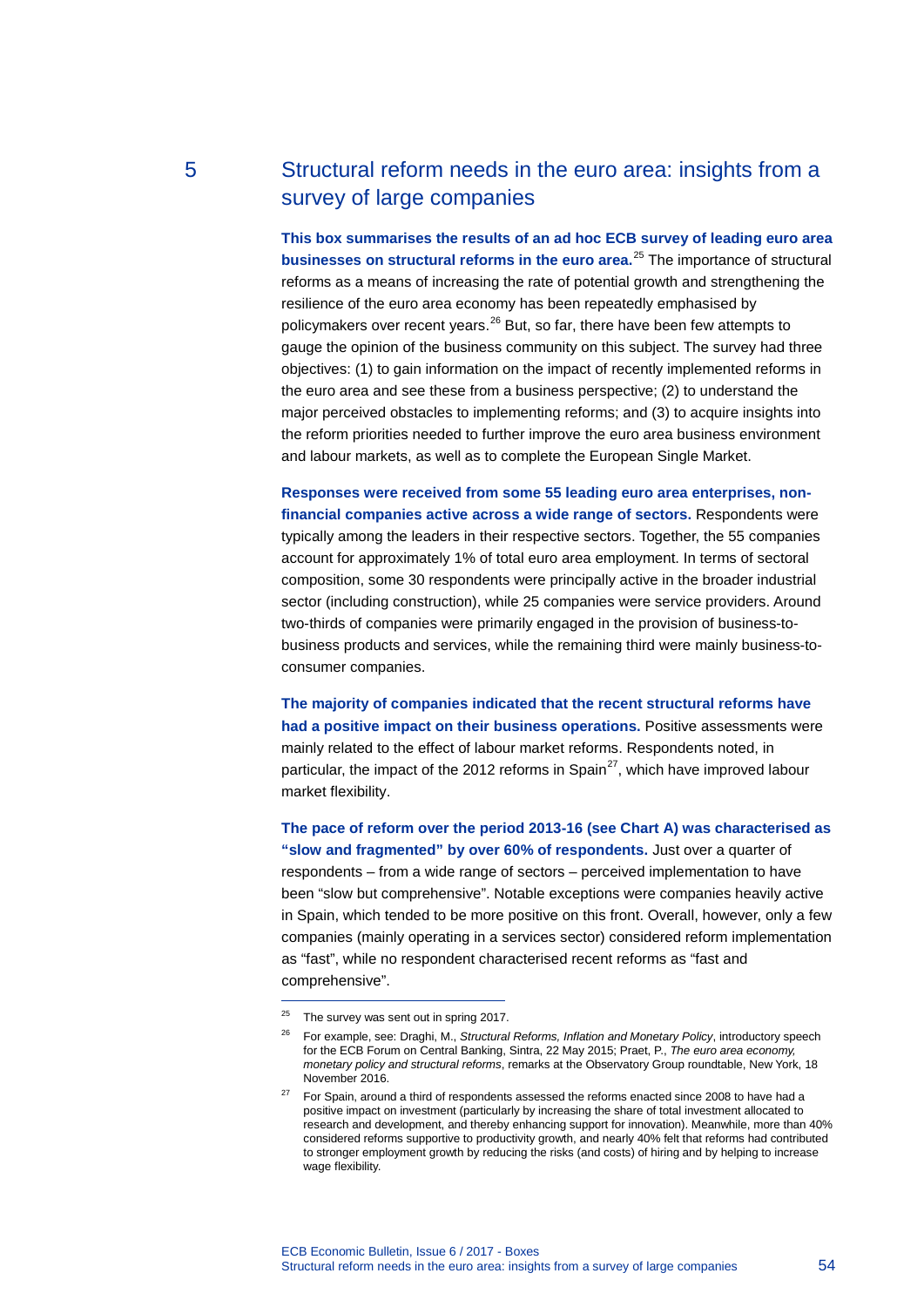# **Chart A**

# Pace of reform (2013-16)

(percentage of respondents)



Sources: ECB Structural Reforms Survey and ECB staff calculations.

Note: based on responses to the question "How would you assess the pace of structural reform implementation in euro area countries over the last three years?"

### **Chart B**

### Barriers to reform momentum



Sources: ECB Structural Reforms Survey and ECB staff calculations.

Notes: based on responses to the question "In your opinion, what are the most important barriers to the implementation of structural reforms across the euro area?" Negative percentages refer to respondents reporting elements as "not important".

**Obstacles to further reform efforts (see Chart B) were mainly attributed to political constraints and opposition from vested interests.** Few survey participants saw reform efforts as having stalled because of a lack of clarity on reform needs. Instead, some 85% of companies suggested that reform implementation was principally hampered by political considerations. Opposition from "vested interests" and a lack of agreement among decision-makers also ranked highly as obstacles to reform efforts (at least 40% of respondents categorised these as "very important" obstacles).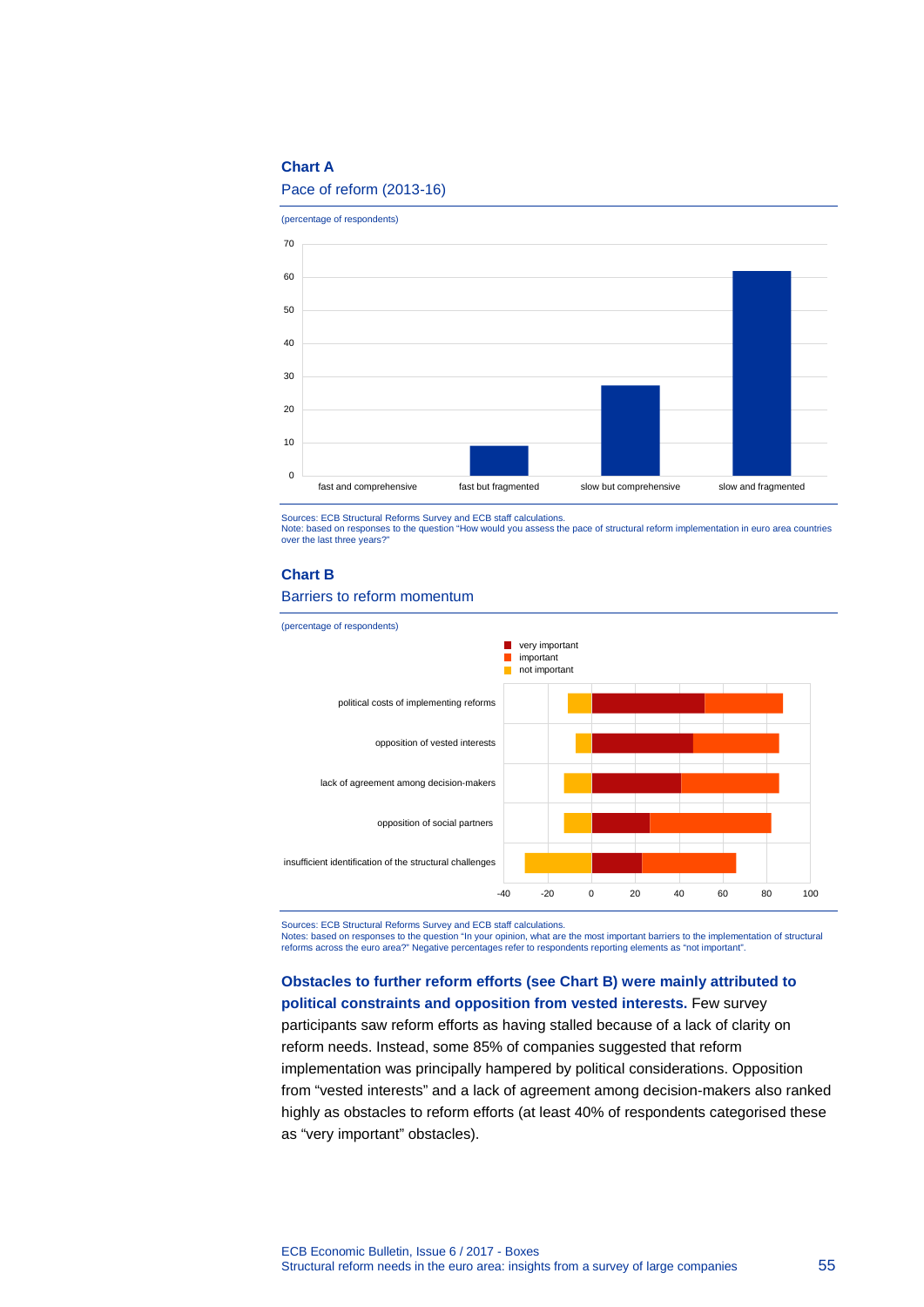**When asked about ongoing reform needs, businesses consistently highlighted labour market reforms as the most pressing area for further action, while further reforms aimed at product markets and the broader business environment were also seen as important.** This finding reflects both the consistently higher rankings of labour market variables, rated as "important" and "very important" under standardised questions on reform needs in three different areas (completion of the European Single Market, country-level business environments and labour markets), as well as responses to a more open question requesting respondents to specify "the most pressing" reforms from their point of view.[28](#page-2-0)

**Concerning the labour market (see Chart C), reforms aimed at further improving workforce "flexibility" were deemed worthy of prioritisation, with efforts supporting more flexible working time arrangements, easier usage of temporary contracts and less stringent employment protection legislation being three of the top four priorities for at least 80% of companies.** Moreover, around 50% of respondents suggested that reforms aimed at enhancing workforce flexibility were likely to have the single greatest impact on business outcomes – given their importance for regaining competitiveness and also because they would allow companies to better respond to growing volatility in demand and changing demand patterns.

#### **Chart C**

-

### (percentage of respondents; responses ranked by overall rating) flexibility in working time arrangements **very important** important not important



# Labour market reform needs in the euro area

Sources: ECB Structural Reforms Survey and ECB staff calculations.

Notes: based on responses to the question "How do you assess labour market reform needs in the euro area countries in your sector?" Negative percentages refer to respondents reporting elements as "not important".

# **In addition, reforms to improve the quality of education and training systems were highlighted by over 90% of businesses.** This was considered particularly

<span id="page-2-0"></span><sup>&</sup>lt;sup>28</sup> The results are consistent with those of other ECB surveys of large firms, as reflected in previous issues of the Economic Bulletin. See, in particular, the boxes entitled "What is behind the low investment in the euro area? Responses from a survey of large euro area firms" (Issue 8, 2015) and "Global production patterns from a European perspective: insights from a survey of large euro area firms" (Issue 6, 2016).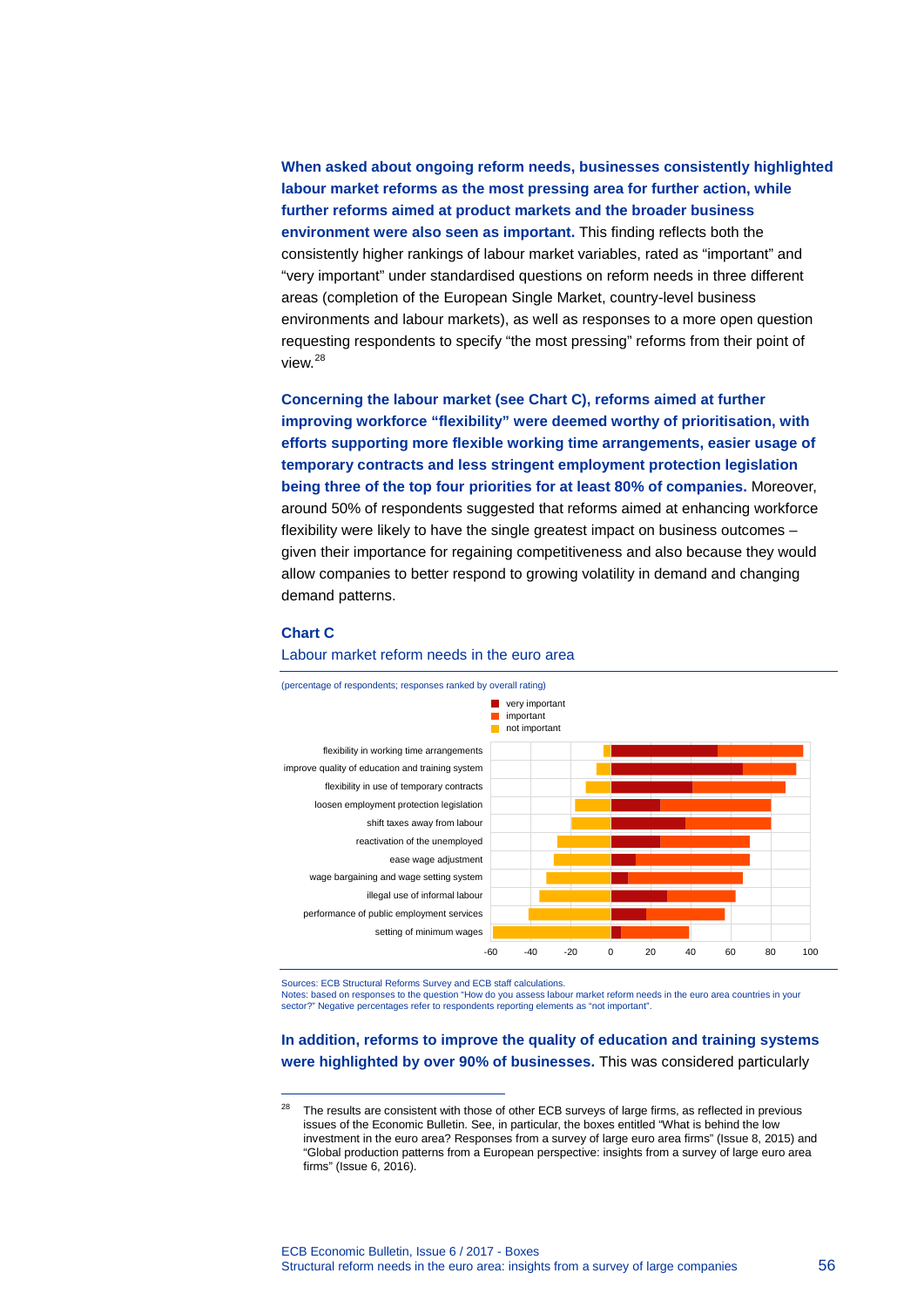relevant in the light of shifts towards knowledge-intensive skill sets, digitalisation and long-standing structural deficits in engineering skills. Further efforts to move taxes and social charges away from labour were also widely reported as important areas for additional reforms, while further reforms to wage bargaining systems and wage setting frameworks (including minimum wages) were underlined less often.

**As regards potential reform priorities for enhancing the wider business environment (see Chart D), efforts to reduce administrative burdens were also emphasised by more than 90% of companies.** Indeed, almost 60% indicated that further work in this area was "very important"<sup>29</sup>. Survey participants suggested that such reforms would be likely to help reduce the administrative costs of suppliers, refocus resources away from compliance procedures and speed up the opening of new stores.[30](#page-3-1) Network constraints were also deemed important, with around 80% of companies highlighting the necessity of further improvements to the transport  $infrastructure<sup>31</sup>$  $infrastructure<sup>31</sup>$  $infrastructure<sup>31</sup>$  and 60% emphasising a lack of competition in network sectors.

## **Chart D**

-

### Business environment reform needs in the euro area



Sources: ECB Structural Reforms Survey and ECB staff calculations.

Notes: based on responses to the question "How do you assess structural reform needs relating to the business environment at country level in the euro area in your sector?" Negative percentages refer to respondents reporting elements as "not important".

**Reform needs related to the completion of the Single Market (see Chart E) were also highlighted.** Around 80% of respondents saw the necessity of further reforms to tackle the complexity and heterogeneity of licencing regulations across euro area countries and 75% indicated that more reforms were still needed to reduce the administrative procedures hindering companies from operating in other euro area countries. Companies noted that, even now, there was considerable complexity in doing business across borders within the Single Market.

<span id="page-3-1"></span><span id="page-3-0"></span><sup>&</sup>lt;sup>29</sup> Only reforms to improve the quality of education and training systems scored higher.

<sup>&</sup>lt;sup>30</sup> Though a clear minority view, one respondent claimed that, in his opinion, administrative burdens have increased since 2008. Meanwhile, others argued that disproportionate regulation and reporting requirements may be a hindrance regarding compliance or supervision by oversight authorities.

<span id="page-3-2"></span><sup>&</sup>lt;sup>31</sup> Companies claimed that improvements to the transport infrastructure would help reduce supply chain costs, boost investment and employment and lead to greater business volumes.